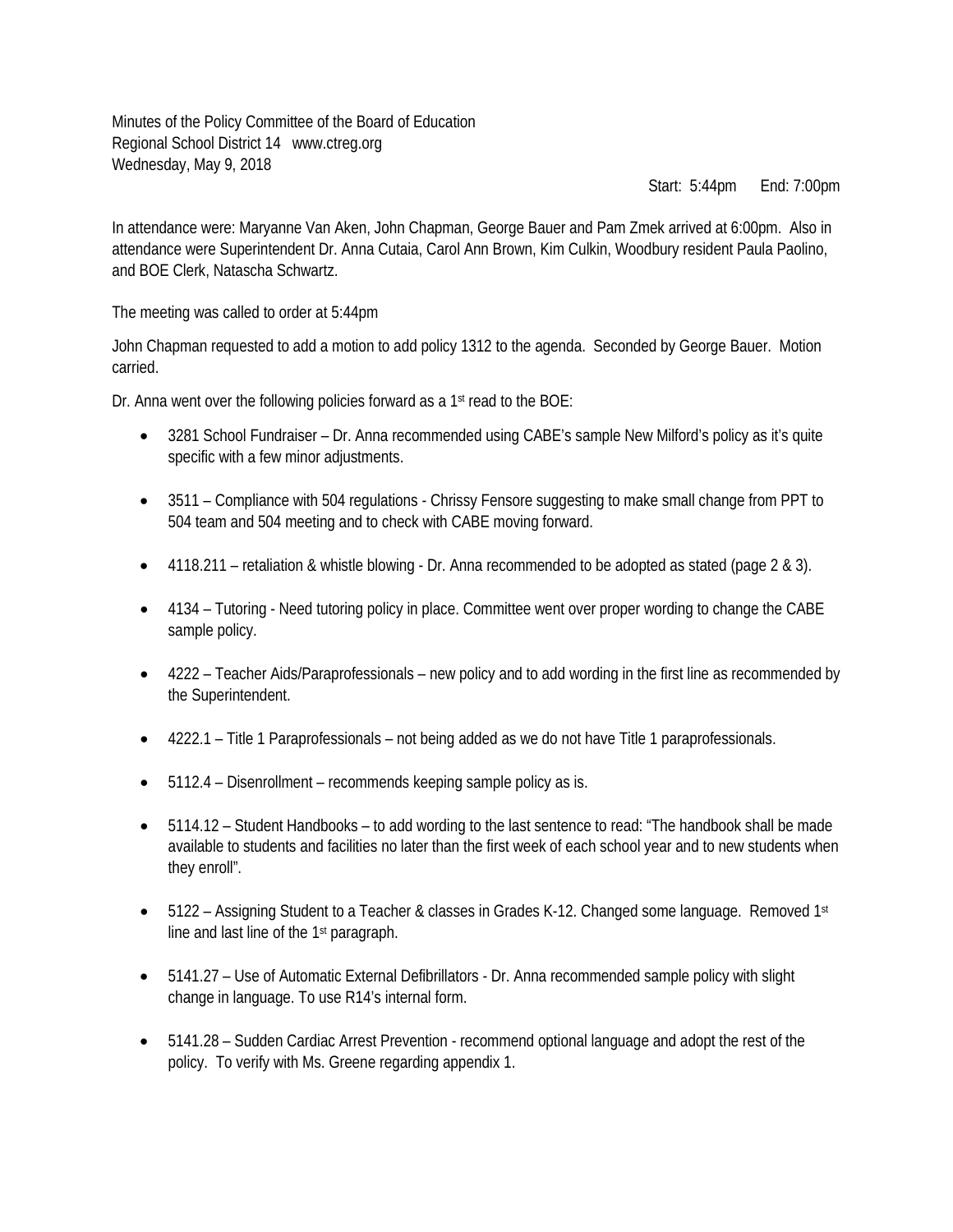- 1312 Public Complaints Mr. Chapman advised that this is specifically as it related to public complaints and wanted to address 2 issues:
	- A) State Statute CGS10-238 clarification Question is regarding the state statute CGS10-238 which is referenced in our policies for public petitions. Discussions were had with CABE and our legal counsel to obtain a written legal opinion from CABE as to if this statute applies to a regional school district as well as a municipal school district. Based on discussion with legal counsel, CABE is not comfortable giving a written opinion and asked us to defer to district legal counsel. Based on discussions with both CABE and District counsel advised that due to the express wording it applies only to Boards of Education for municipalities and not for regions. The education statutes were revised in or around 1978 to substitute school district for town and to make changed where local and regional districts needed to be differentiated. This statute was not amended to add language of local and regional thus the rationale behind the interpretation of the statute.
	- B) The goal of policy 1312 is to provide members of the public with guidance in process for proper channels of communication of appeal for complaints for which specific resolutions are provided. It is a suggested reference, but not a required one. The policy is a method of a municipal BOE to allow the public to seek to be heard but not an exclusive avenue. Mr. Chapman looked at the reference policy of Region 5 and it mirrors concerns in a typical chain of resolution. Region 5's reference policy states that there are four ways to get a hearing from BOE:
		- Residency is being challenged by the district
		- Transport disputes not resolved
		- expulsion,
		- District doesn't allow a student to enroll

The reference to 10-238 is not substantive and is not a legal proceeding. It is at the BOE's discretion in deciding to take or not take action.

Mr. Chapman asked the committee if we amend policy to remove the reference to the 10-238 or leave it in. Ms. Van Aken stated that if 10-238 pertains to municipalities, then she believes that there isn't any point in keeping it in. She also stated that she will respect what the committee decides and legal counsel. Ms. Zmek recommended to remove it. Mr. Chapman recommended that the committee modify to strike the reference of 10-238 from the policy. To be sent to the BOE for a 1<sup>st</sup> read for next regular meeting.

Public comment – Ms. Paolino had several comments including referencing the privilege of the floor part of the regular BOE meetings. She believes that with some of the more complex issues people have raised during public comment that people are being cut off and doesn't believe that 3 mins is enough. She also stated from BOE minutes from quite a few years ago, that CABE came in to talk about how to conduct a BOE meeting and that one of the suggestions brought up was to if it was something that was more involved, that the BOE would answer the following week/BOE meeting. She believes that the BOE has not been consistent in doing this as a practice. Mr. Chapman responded that in certain circumstances it is a challenge to have the answers. Ms. Paolino said that many times people will ask her what the answers were to her questions and she said that she'd rather refer them to the minutes rather than having to be the spokesperson. Ms. Paolino is looking for consistency and suggests that have full BOE to review the questions and have them answered publicly. She would like to have it put as an agenda item on the following meeting for the full BOE to discuss. Mr. Chapman said that he would give it consideration and mentioned that some of the lengthier questions require getting all of the facts together and requires a lot more involvement on